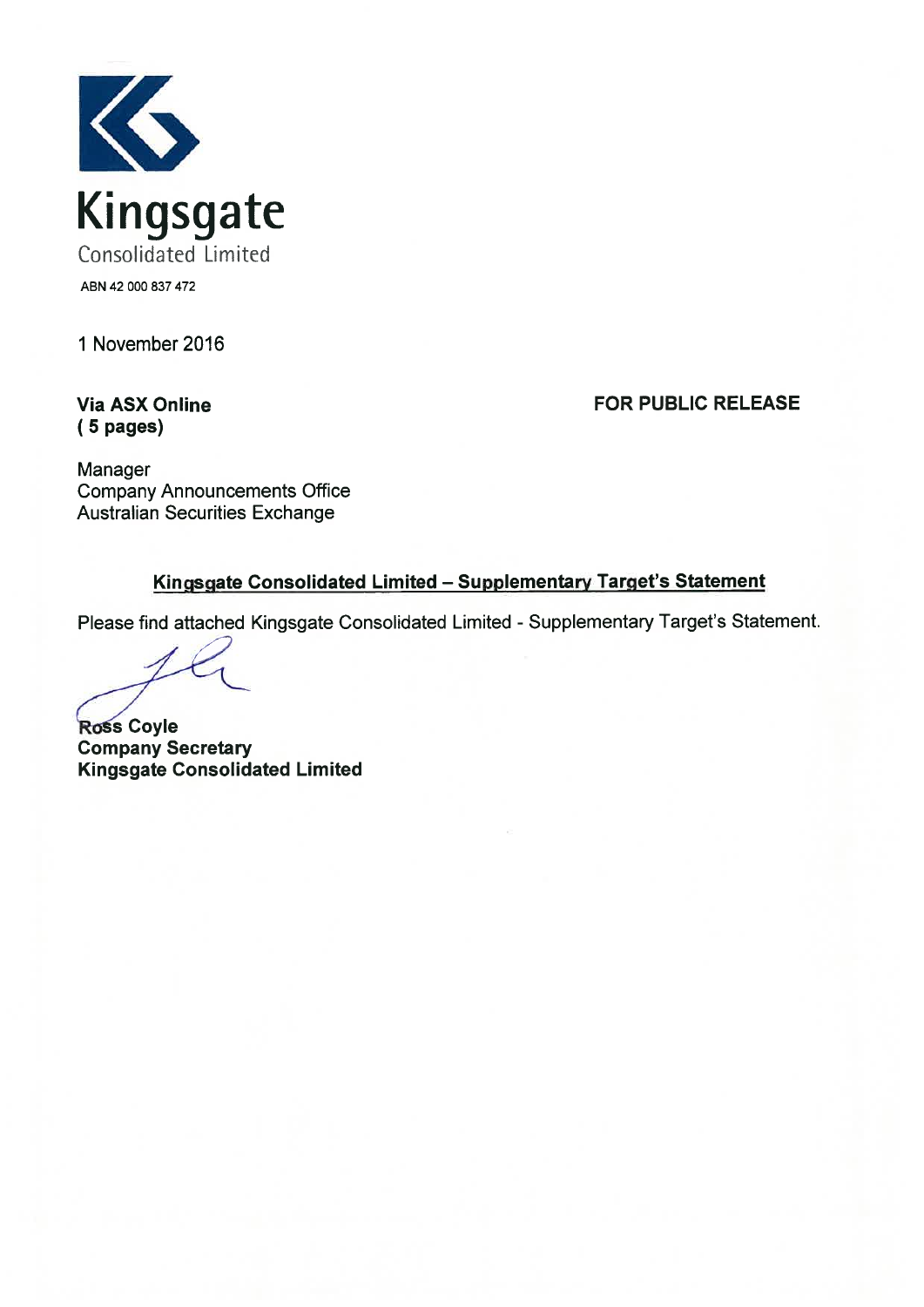### KINGSGATE CONSOLIDATED LIMITED -**SUPPLEMENTARY TARGET'S STATEMENT**

This document is a supplementary target's statement dated 1 November 2016 under section 644 of the Corporations Act 2001 (Cth). It is the first supplementary target's statement (Supplementary Target's Statement) issued by Kingsgate Consolidated Limited (ABN 42 000 837 472) (Kingsgate) in relation to the unsolicited takeover offer by Northern Gulf Petroleum International Pte. Ltd to acquire 50.1% of the Kingsgate Shares for 4.2 cents in cash per Share. This Supplementary Target's Statement supplements, and should be read together with, Kingsgate's target's statement dated 17 October 2016 (Target's Statement).

This Supplementary Target's Statement attaches announcements from Kingsgate dated 28 October 2016 and 1 November 2016, which provide updates on Chatree Gold Mine Metallurgical Licence.

Unless the context otherwise requires, terms defined in the Target's Statement have the same meaning as in this Supplementary Target's Statement.

A copy of this Supplementary Target's Statement that is to be lodged with ASIC has been approved by a resolution passed by the Directors. Neither ASIC nor any of its officers take any responsibility for its contents.

Ross Coyle Company Secretary Kingsgate Consolidated Limited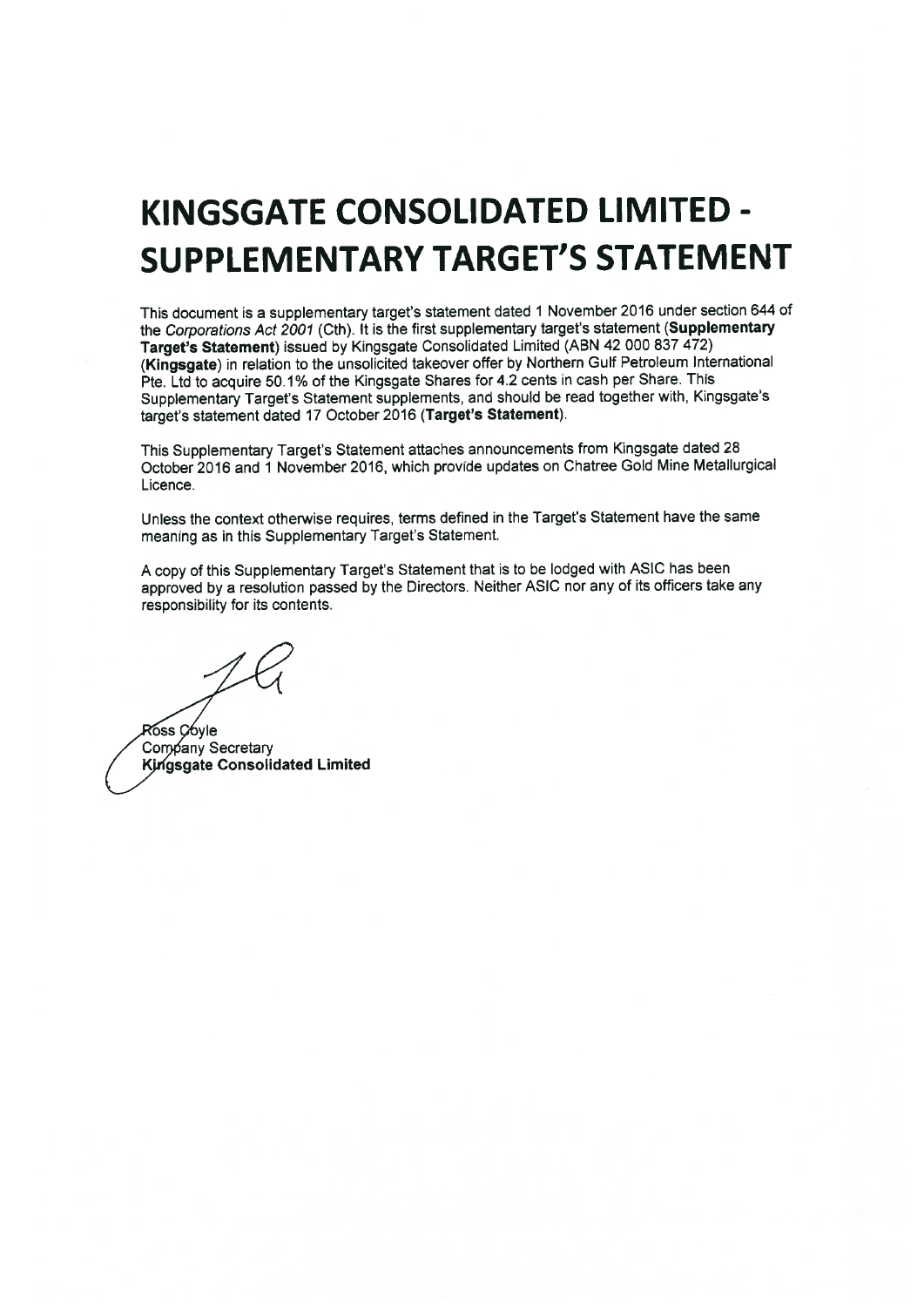

28 October 2016

## **(1 page)**

**Via ASX Online FOR PUBLIC RELEASE**

Manager Company Announcements Office Australian Securities Exchange

#### **Update on Chatree Gold Mine Metallurgical Licence**

Kingsgate Consolidated's (ASX:KCN) ("Kingsgate" or the "Company") Thai controlled subsidiary, Akara Resources Public Company Limited ("Akara"), will today submit an application for a 5 year renewal of the Metallurgical Licence for the Chatree Gold Mine. This renewal application follows an announcement by the Thai Government in May 2016, to only extend Akara's Metallurgical Licence until 31 December 2016. Lodgement of a renewal application for the Metallurgical Licence is required to be made by 60 days prior to its expiration under Thai Law. There can be no assurance that such an application will be successful. Kingsgate continues to push for remedies to the premature closure of the Chatree Gold Mine.

In addition, Akara has also released a Community Survey taken across approximately 1,800 households in the vicinity of the mine that was undertaken in accordance with the Thai Department of Primary Industries and Mines "Social Licence to Operate" guidelines. The Community Survey reported a high satisfaction rate with the Chatree Gold Mine and its operations.

**Greg Foulis Chief Executive Officer Kingsgate Consolidated Limited**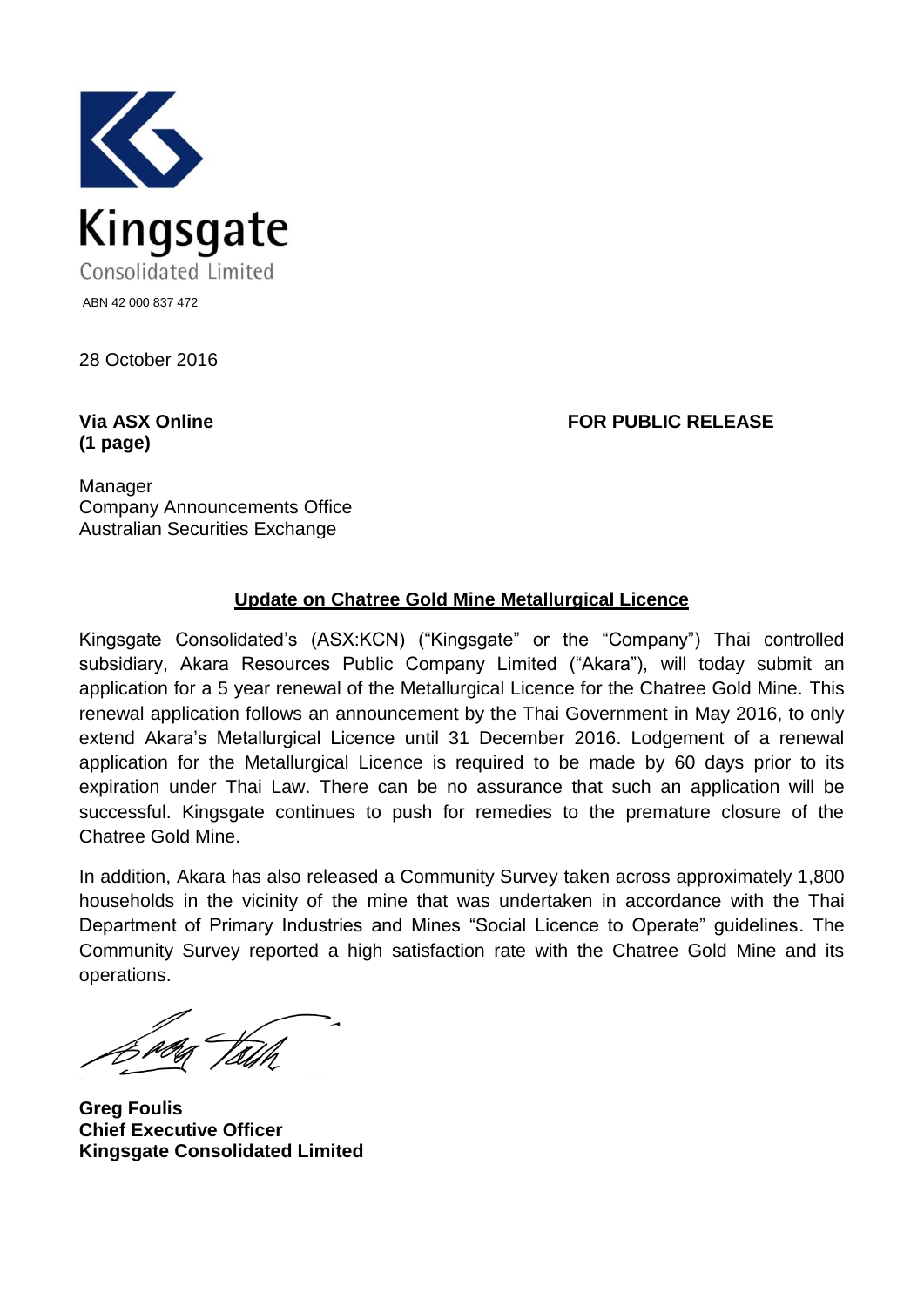

1 November 2016

# **(2 pages)**

**Via ASX Online FOR PUBLIC RELEASE**

Manager Company Announcements Office Australian Securities Exchange

#### **Update on Thai Media Reports on the Chatree Gold Mine**

Kingsgate Consolidated (ASX:KCN) ("Kingsgate" or the "Company") has been made aware of some alleged recent comments by the Thai Minister of Industry reported in the Thai media that relate to the premature closure of the Chatree Gold Mine on 31 December 2016.

The following is a summary of those reports:

- The Ministry of Industry is not certain that it has the power under existing Thai law to prematurely close the Chatree Gold Mine, including the non-renewal of its metallurgical licence;
- There is no conclusive evidence of hazardous waste or contamination caused by the Chatree Gold Mine. The Ministry of Industry expects a study conducted by various government authorities into this matter to be finalised in November;
- The Ministry of Industry is discussing the situation internally and will consult with the Deputy Prime Minister in relation to the resulting legal implications of the premature closure of the Chatree Gold Mine;
- The Thai Government plans to establish a Mineral Management Committee, chaired by the Prime Minister to develop mining policies including a policy for mineral exploration; and
- The Thai Cabinet has instructed the Ministry of Industry to consider the impact of the matter on the Free Trade Agreement between Thailand and Australia.